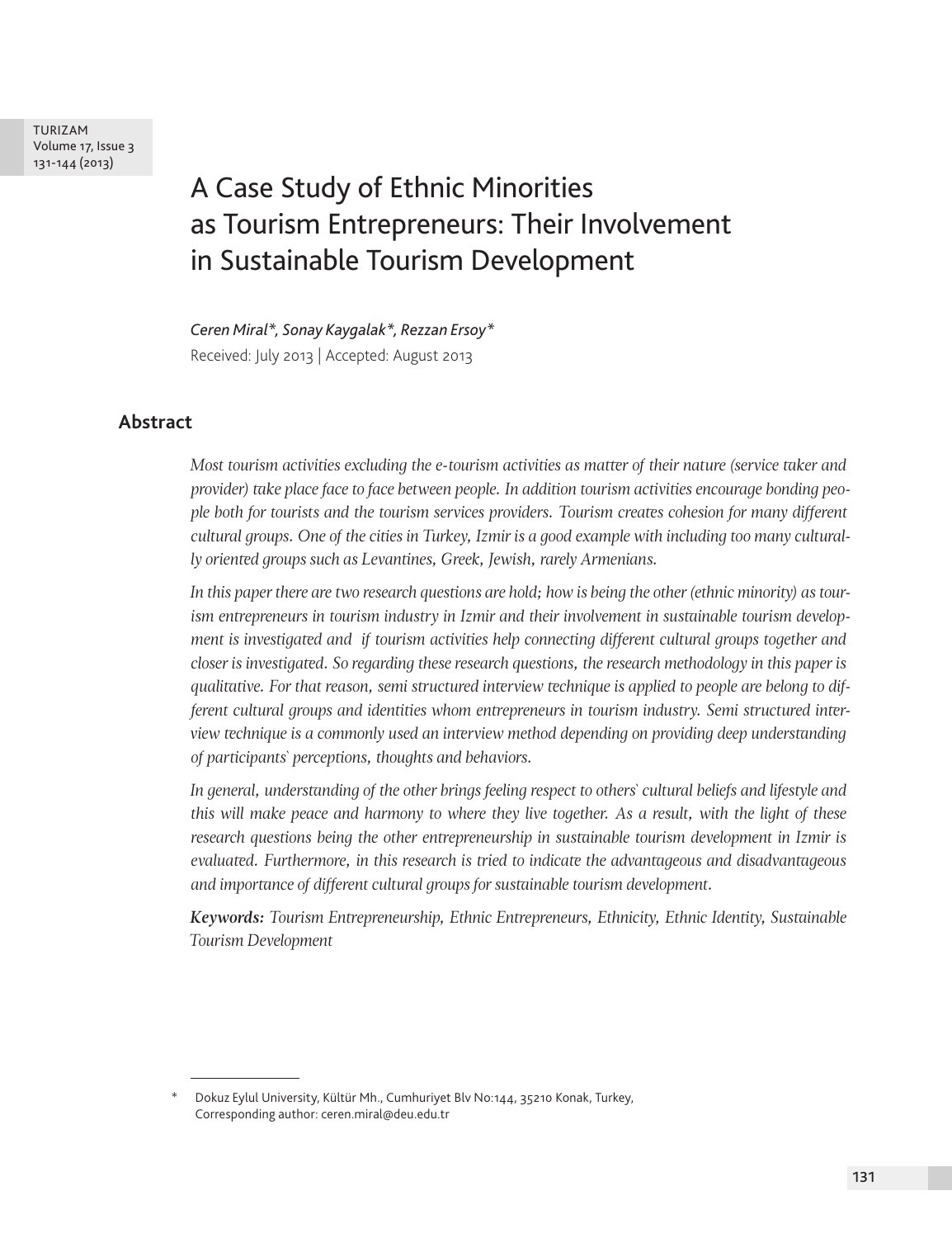## **Introduction**

Tourism has a multicultural environment. Multicultural environment brings various different cultures, languages and life styles together. Hence, Turkey is a country that covering people belong to several different cultures in the same and wide geography. As well as in the West coast of the Turkey in Aegean Region, different cultural groups of people or people having different ethnic origins have been living together for too many years. Izmir and near cities in the Aegean Region are the homes of mostly Levantines, Greeks, Jewish and rarely Armenians.

In addition to bonding several cultural groups together also Izmir is a vital tourism destination for Turkey. In 2012, 1 billion 369 thousands international tourists arrived to Izmir (Kultur ve Turizm Bakanligi, 2013). Tourism industry in Izmir includes wide variety of enterprises from multinational hotel chains to locally-owned tour operators.

### **Literature Review**

Ethnicity is considered as whole of social relationships and processes that are constructed by cultural differences reframing and maintaining common discourses . Identity should be understood as a relationship between agent and structure that is invoked through intentional agency (Hitchcock, 2010). Ethnic identity is considered as recapitulating to notions of common origin, history, culture and race. According to essentialist way of view, cultural and historical patrimony of apparent populations is taken into account in case emphasizing the idiosyncratic features of that populations and where the "other" is situated. The constructivist approach is mainly accentuated on the social interactions between the groups and their shared cultural, social, economic and historical characteristics (Grünewald, 2006).

The main challenge for tourism in that regard how it will situate and relate itself with ethnicity ? It is just that case that is it a form ethnic relations pointing out the tourists from different nations seeking out the exotic and foreign cultures? Or tourism will situate itself as a part of social and global construction of cultures by historical, cultural and economic connections. Being other as a tourism entrepreneur in a country can be considered as a dramatic example by being a part of this social and global construction process bilaterally. İzmir is a good example for that case as being a tourism destination comprising of different cultures and tourism participants as service provider or taker from different cultural, national and ideological identities as well.

A tourism entrepreneur can be defined as the tourism entrepreneur may be defined as *`a creator of a touristic enterprise motivated by monetary and/or non-monetary reasons to pursue a perceived market opportunity legally, marginally, or illegally`* (Khun et al., 2002). Entrepreneurship can be defined as creating and building something of value from practically nothing (Timmons, 1994). Therefore, entrepreneurship is a process related with inventing something and locally owned. The research on regions where different ethnic origin people lived together a new concept of entrepreneurship has created the ethnic entrepreneurship. There are some studies in literature about ethnic entrepreneurship (Yang, Wall, 2009; Yang et al., 2008; Li, 2007; Hitchcock, 2000; Min, Bozorgmehr, 2000). In some regions ethnic entrepreneurs create organizations to help each other and improve regional development.

Tourism enterprises in developing countries include multinational corporations, medium-sized enterprises and locally owned small-scale businesses that are entrepreneurs (Ech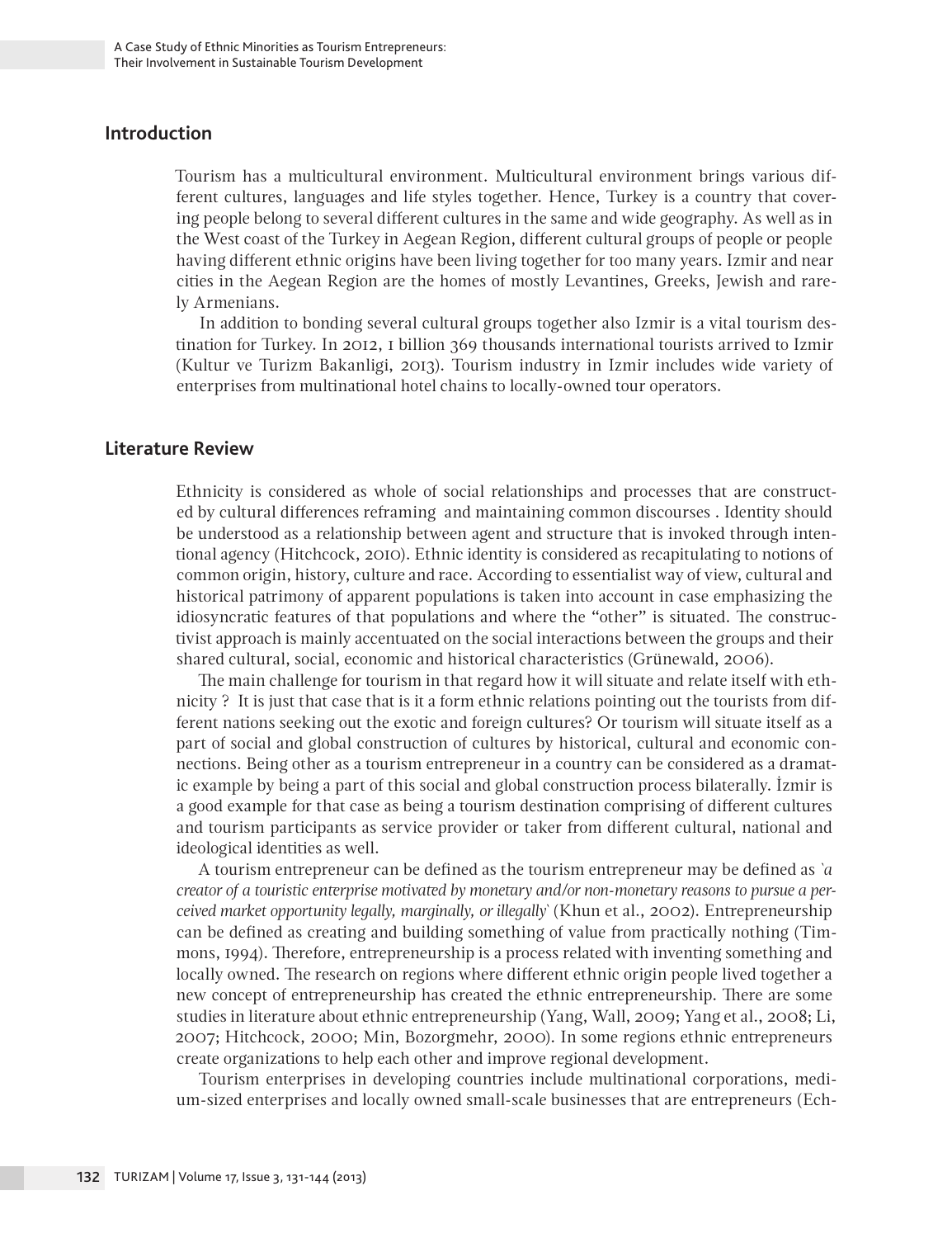tner 1995). Entrepreneurs play a significant role in tourism development in regions where multinational and international firms may not enter tourism market (Chang, 2011). Thus tourism entrepreneurs especially rural and ethnic communities are push motivator for the development tourism and responsible for the sustainable tourism development. Their involvement in sustainable tourism development helps using natural resources more efficiently in the region.

The concept of sustainability has been effective in all sectors as well as in tourism industry. The tourism industry owes its existence to natural, cultural and historical resources. Therefore, one can not mention about a touristic attractiveness in a destroyed natural, cultural and historical resources. In this respect, the concept of sustainability is vital importance for the industry (Akşit, 2007). Sustainable tourism, which benefits from tourism while reducing costs and increasing losses, is arose from the need without destroying the natural and human resources development within the boundaries of sustainability (Jackson ve Morpeth, 2000,). Thus, both to avoid the effects of mass tourism and to impress the tourists that interested in the environment, sustainability practices have emerged in this context (Aoki, 2002).

For all these reasons, in the last century the concept of tourism has been a focus of increasing interest by theorists and practitioners and businesses world have developed various plans and identify a number of principles on sustainable tourism (Sharpley, 2000, 1). Sustainable tourism is defined as using tourism resources without consuming, destroying and contaminating for the future of generations benefits' (Greenwood, 2006, 18; Avcıkurt, 2009, 145). According Bramwell ve Lane sustainable tourism works to reduce tensions and conflicts in a positive attitude which is due to the interactions arising from the complex between tourism industry, environment and the local community.

Nowadays because of growing and developing progresses in tourism industry, the tourists expectations are also rapidly changing. Tourists wants to see countries' historical and cultural remains, the local culture and way of life, untouched natural environment, the original form of the plant and animal species at their habitats. So they demand the responsible tourism approach that based on nature, culture and society. This new approach to tourism chose to attract more individual and smaller tourists groups to mass tourist groups and to extend touristic activities in a wider space longer time and to develop different touristic activities.

Sustainability as being quite complex structure is becoming increasingly with tourism in different ways. Long-term tourism sustainability depends on several factors (Avcıkurt, 2009):

- • Continuously provide high quality products
- Ensure that tourists get to high-quality experience
- Protect the local values and workers

## **The Purpose of the Study**

Izmir is one of the most tourist hosting destinations in Turkey. Izmir is received 1 billion 369 thousands international tourists in 2012 (Kultur ve Turizm Bakanligi, 2013). Also Izmir is candidate country for EXPO 2020. Promotion campaigns of Izmir in international arena for the EXPO 2020 candidate process make an increase in international flows to Izmir. Related to these campaigns 1 billion 500 thousands of international tourists are expected to visit Izmir. If Izmir hosts EXPO 2020 there will be a huge increase in the number of interna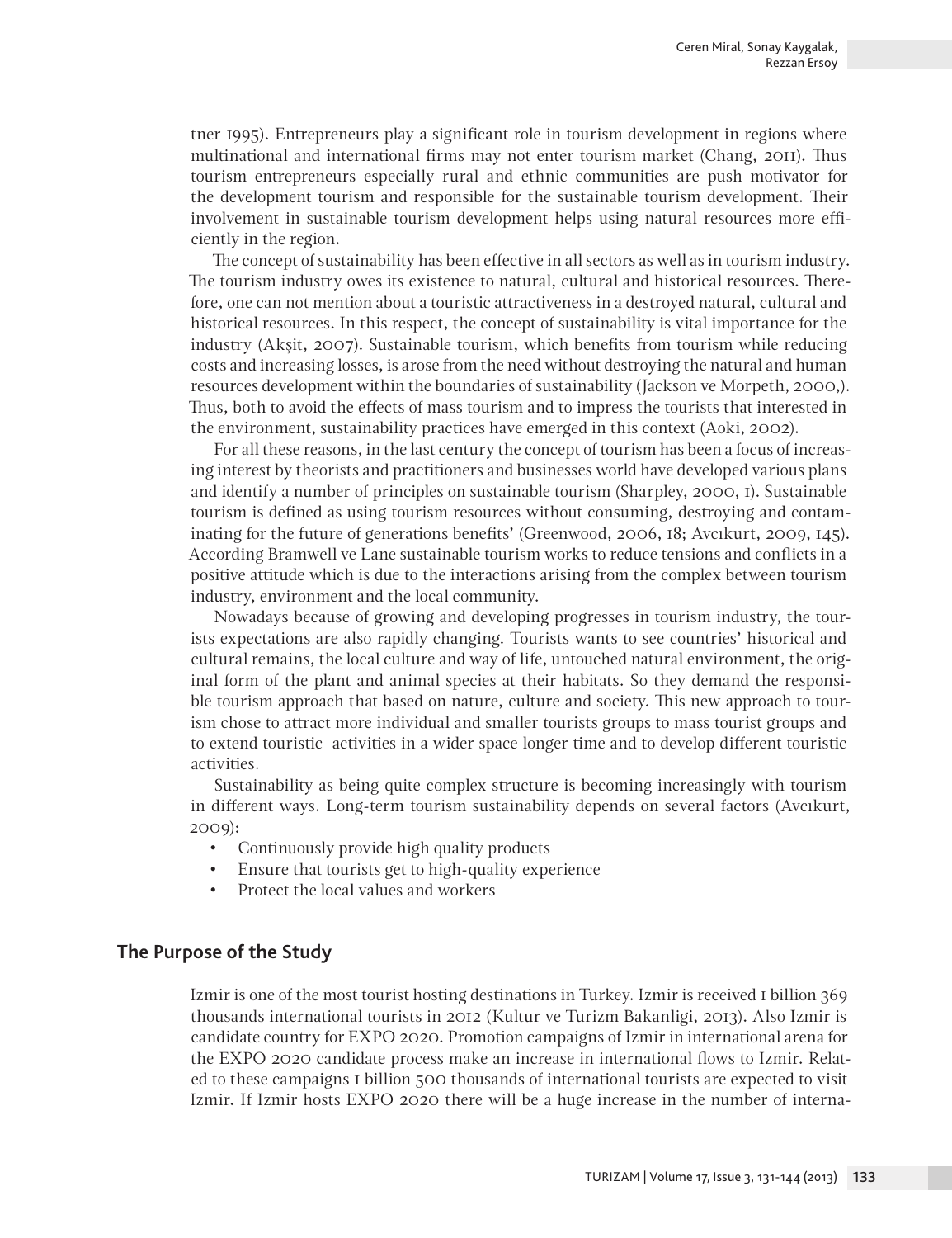tional visitors (www.buyuyenturkiye.com, 31.05.2013). In consequence sustainable tourism development issue becomes crucial depending on development of Izmir`s recognition in the world and increase in tourists flows. So tourism activities have to be carried on concerning this sustainability issue. Also in recent years tourists have started to consider environmental and cultural issues. A new trend in tourism has been rising. Parallel with trends in tourism structure of tourism demand have been changing. Since sustainable tourism development is an qualitative factor effecting destination`s competitive advantage (Bahar, Kozak, 2005: 138) sustainable tourism development in Izmir needs to be supported.

Izmir is not only full of natural beauty but also city`s history depends on ancient times. Izmir is a destination hosting many cultures and civilizations. For very long years different cultures live together in peace and harmony. While Izmir has these kinds of characteristics different ethnicities` participation in sustainable tourism development as stakeholders is not researched. So this study aims to examine ethnic entrepreneurs` participation in sustainable tourism development in Izmir.

# **Methodology**

In this paper there are two research questions are hold. First how is being the other (ethnic minority) as tourism entrepreneurs in tourism industry in Izmir and then their involvement in sustainable tourism development is investigated. These research questions and the subject of this research is suitable for qualitative research method and research design is flexible. Also the number of participants who involve this research is limited. So regarding these reasons the research methodology in this paper is qualitative. The methodological approach in this paper is case study. Case study can be defined as "a holistic empirical inquiry used to gain an in-depth understanding of a contemporary phenomenon in its real-life context, using multiple sources of evidence" (Beeton, 2005). Case studies are central to most research in social sciences as well as in tourism. An advantage of the case study method is taking insider`s perspective which is related to applied disciplines such as tourism as well as to areas of policy development and examination. On the other hand, according to Pizam (1994) researchers should be cautious about generalizing case study findings. Case studies are singular instances that may cause misleading evidence when generalized as well as multiple cases. According to Cousin (2005) in intrinsic case study research, the researcher's interest is simply in understanding the case in hand. For example, what happens on this geography field trip, at this time and place and in these circumstances. Cousin (2005) insists that this kind of case study research is often fit for the purpose of evaluation research because it can be about assigning worth to a particular set of activities and experiences.

Thus the study is qualitative sampling method is purposive or judgmental sampling method When developing a purposive sample, researchers use their special knowledge or expertise about some group to select subjects who represent this population (Berg, 2000: 32). For that reason, the data is gathered by semi-structured interview technique. Semi-structured interview technique is applied to people belonging to different cultural groups and identities whom entrepreneurs in tourism industry. Semi-structured interview technique is a commonly used an interview method depending on providing deep understanding of participants` perceptions, thoughts and behaviours. The purpose of semi-structured interview technique is to identify similarities, parallels and differences between the information given by participants (Brannigan, 1985 cited in Mil, 2007). In this semi-structured inter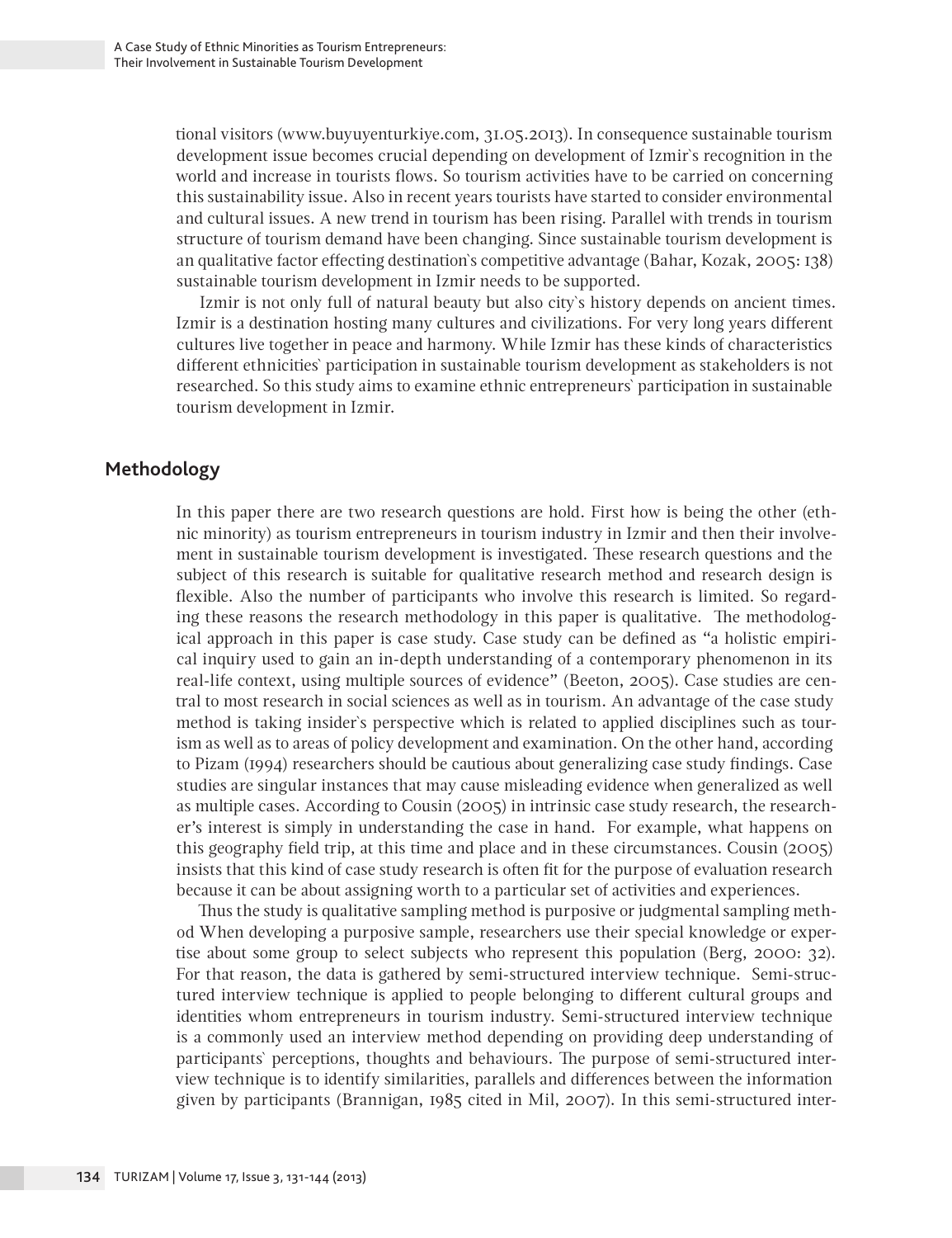view technique questions are prepared before the interview process and questions may be both/or open ended and closed ended (Mil, 2007). The researchers have asked participants to answer with their own words these both open ended and closed ended questions formerly prepared by researchers.

The interview technique motives are :

- High response rate,
- Create an effective communication between researchers and participants
- Allow participants to express their ideas freely
- Non-verbal behaviours like body gestures and/or mimics may be observed in interview process

Semi-structured interview technique is followed. Interview form provides flexibility in some ways (Yazıcıoğlu ve Erdoğan, 2011: 156). Questions in the interview form had created based on the literature review. After creating question form and identifying participants whom interviewed then interview request was send by email, telephone to them in the January 2013. In those requests objective and significance of the study was mentioned. Interviews were followed through months between February and March in participants` offices based on their time schedule. Concerning their time schedule the researchers had arrived 15 minutes before the interview time.

In the interview process first of all subject of the research was introduced to the participants. Interviews took place one by one. In the interview process to provide confidelity participants were told their name and surname and business administrations` name would be kept private and answers would be used just for academic research purposes. Moreover, to prevent conflict questions were followed by a written form and asked to participants. Although, order of questions were changed in order to be flexible related to the interview process. As a result of participants` behaviours and responses questions were asked again by several ways. First questions were grouped before and after interviews then those groups were compared and formed a new question group which is followed below. Last this question group was analyzed involving with participants` responses.

In this study 3 ethnic entrepreneurs are chosen that born and live in Izmir whom are professional in their business and have wide knowledge about research subject. There are 5 questions are asked to participants. First 3 questions are belonging to ethnic origin and tourism entrepreneurship group. In this group researchers tried to investigate if ethnic origin created any difference as a tourism entrepreneur in tourism industry in Izmir considering local people, tourists and people working in tourism industry. These questions are;

- 1. The Reasons of Becoming An Entrepreneur in Tourism Industry
- 2. As an entrepreneur in tourism industry if feel or observe any difference or indifference about behaviours related to different ethnicity
- 3. Tourists` and local people`s behaviour and manners regarding different ethnicity
- 4. The other 2 questions are belonging to sustainable tourism development group. In this group of the questions ethnic entrepreneurs` involvement in sustainable tourism development is investigated. These are;
- 5. Thoughts on Environmental and Socio-Cultural Effects of Tourism
- 6. Participations and Contributions to Sustainable Tourism Development ( past, current and future implications)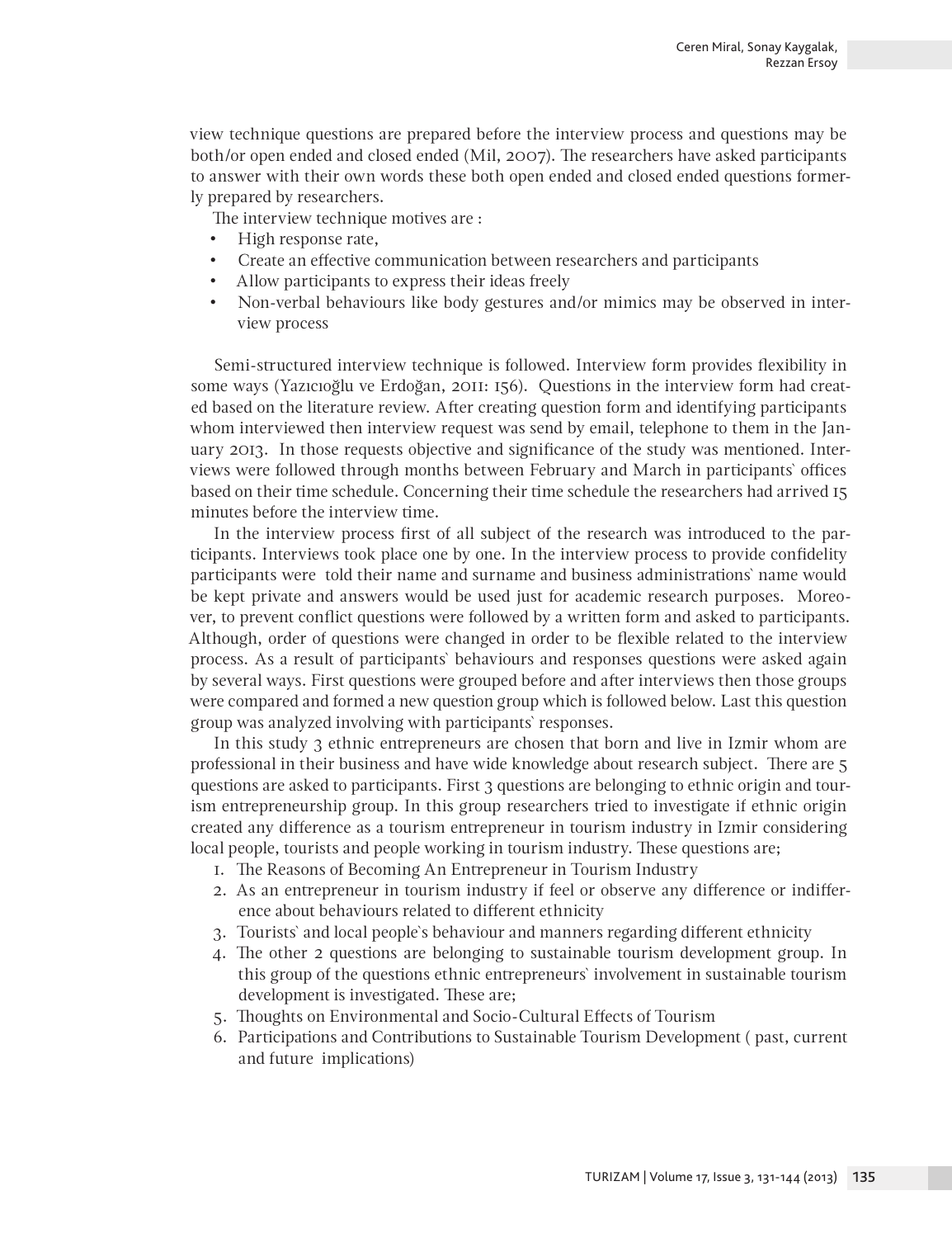# **Findings and Discussion**

In this part of the study first demographic information of participants is given and then answers given to interview questions are analyzed with relevant literature.

The table on the below indicates demographic information of participants. According to the table, participant 1 is Armenian and an entrepreneur in hospitality sector in tourism industry. He was born in Istanbul in 1956. Participant 2 is Israel origin and an entrepreneur in food and beverage sector in tourism industry. He was born in Izmir in 1956. Participant 3 is Italian Levantine and an entrepreneur in travel agency and tour operators sector in tourism industry. He was born in Izmir in 1936.

**Table 1.** Demographic Information

| Participants  | <b>Ethnic Origin</b> | Type of Tourism<br>Industry          | Birth of place and year | Year of lived in Izmir | Sex  |
|---------------|----------------------|--------------------------------------|-------------------------|------------------------|------|
| Participant 1 | Armenian             | Hospitality                          | İstanbul, 1956          | 15 years               | Male |
| Participant 2 | Israel origin        | Food and Beverage                    | İzmir, 1956             | 55 years               | Male |
| Participant 3 | Italian Levantine    | Travel Agency and Tour<br>Operations | Izmir, 1936             | Since born             | Male |

Q1: One participant told us his all family was entrepreneur in several sectors although he was the only tourism entrepreneur. He revealed that the reason he involved with tourism was very personal. As he was in love with Izmir and had passion for making Izmir more beautiful and better place and promoting Izmir as a lovely place. The others had chosen to be an entrepreneur in Tourism for business purposes.

Q2, Q3: Three participants stated that they did not experience neither negative nor positive situation related to their ethnicity. They stressed that their ethnicity did not create any difference in Izmir.

*Participant 2: `I haven`t experienced any neither negative nor positive situation related to my ethnic origin. Actually I have not faced with anything about my ethnicity and religion.. so my ethnicity does not create any difference in Izmir or in Turkey`.*

Tourism has a multicultural environment. Multicultural environment brings various different cultures, languages and life styles together. Hence, Turkey is a country that covering people belong to several different cultures in the same and wide geography. As well as in the West coast of the Turkey in Aegean Region, different cultural groups of people or people having different ethnic origins have been living together for too many years. Izmir and near cities in the Aegean Region are the homes of mostly Levantines, Greeks, Jewish people and rarely Armenians. All people live in harmony and peace.

Besides one participant added his ethnic origin supported him to be an entrepreneur and created an advantage for him compared to other rivals in the tourism industry. Participant 2: *`I am the owner and manager of the first café in Izmir and one of the first cafes in Turkey. After I completed a cake and bakery course in Israel I opened a café in Izmir. I think that I was aware of the opportunities, alternatives and conflicts of this sector better than others related to my ethnicity and education in Israel. As an entrepreneur in food and beverage industry I try to improve the system better.`*

*The second part of the questions indicates that all participants involve in sustainable tourism development either by currently applying sustainable tourism activities and / or by sustainable tourism development projects become reality in the future.* 

Q5: Thoughts on Environmental and Socio-Cultural Effects of Tourism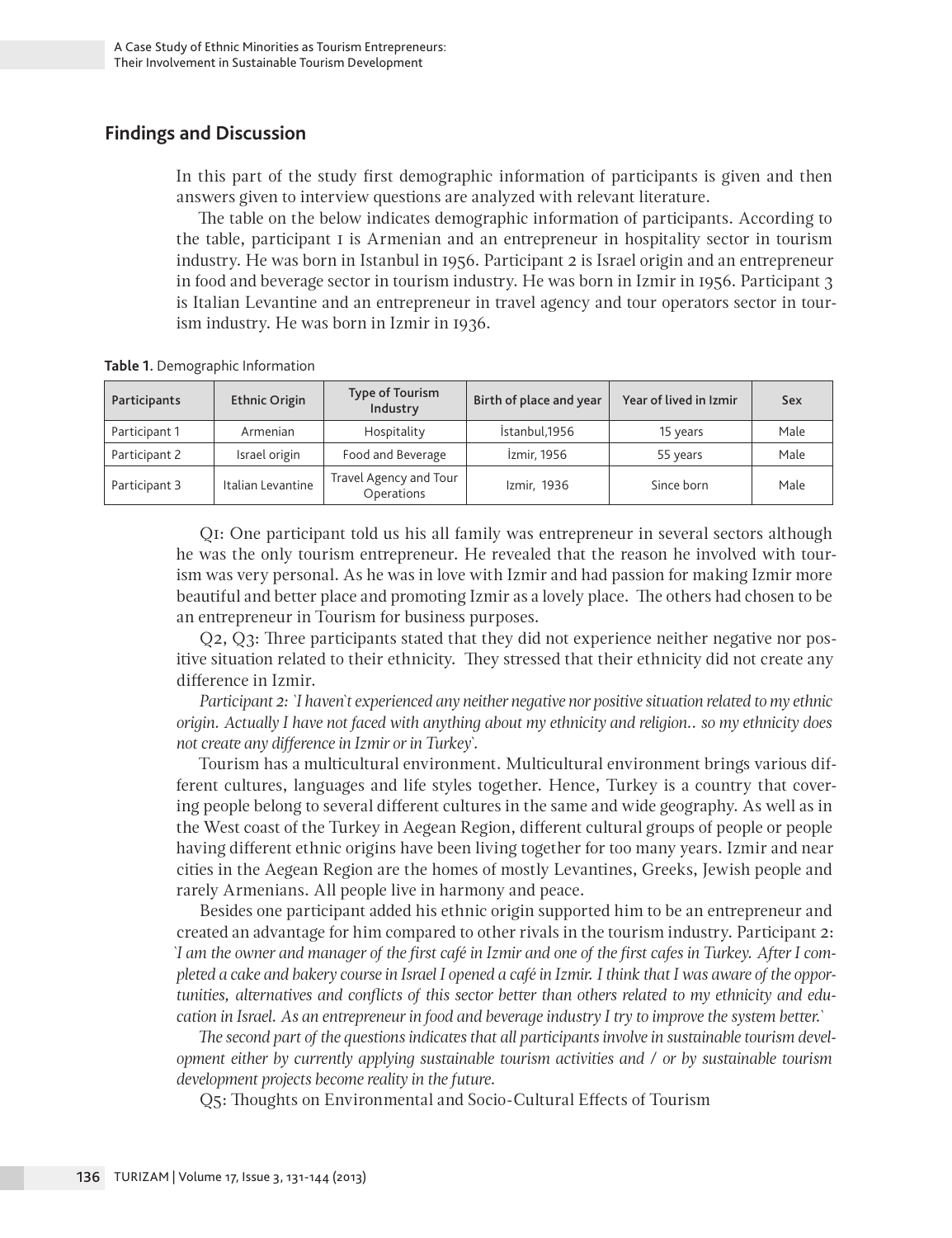Participant 1: *`… they desire for the journey to the past and escape from the real world that they have troubles with. The tourism as a sector brings modern world's ugliness, customs but also its both visual and structural disturbing features in an aggressive and precipitous manner into the beautiful world in the people's dreams. Tourism sector brings the ugly architecture as a first step in Turkey. Tour*ists would like to be taken with the emotion of discovery like Indiana Jones. Our real concern was not *to disturb the architectural texture while we build rest areas. We usually tried to fix these concerns in the basic level. Our formula: We repair the existing houses and protect its historic features and re-build them. For example, I built ruins. This is the price for protecting the texture. I had a project in Van to build a old village I aim to build a village as it was hundreds ago and they were all experiments… the sustainable tourism.. Sustainable tourism development should be integrated with the local government model. The strong local authority seems like real solution. The villagers who are shareholders of this tourism market should have the right and authority to govern this market…`*

*Participant 2: `….This is not tourism.. Nowadays everywhere is full of buildings.. Tourism is need to be served by experiencing, living it.. it has to be alive.. Tourism experience is something with culture so cultural elements have to be harmonized with tourism… Tourists do not look for foreign, they look for local and something authentic.. `*

Participant 3: `… Tourism in Izmir has to include people who know Izmir and world with well education and knowledge.. For example I have been living in Izmir all my life, my family came to Izmir in 1700`s.. we may speak many foreign languages. Like a world citizen I use several foreign languages in a sentence… Tourism harms natural environment.. Everywhere is damaged by tourism activities. Nothing preserves its original; sea, forests etc. destructed... Tourism activities have to concern natural environment.. There are many examples in the world considers this issue. For example, in safari tours in Africa hunting is forbidden only camera is allowed.. Also tourists need to understand their damage on natural environment..`

Tour operators may affect sustainable tourism development by protecting cultural resources and environmental resources. UNWTO (2011) published a sustainable report including how tour operators can contribute to sustainable tourism development. The report`s tour operators part focuses on environmental issues in protected areas. According to the report tour operators can contribute to the sustainable development of tourism in protected areas in many different ways. Some of these are; tour guides may give customers information about the natural and cultural features of visited sites and their roles in the conservation of local ecosystems, they may limit the size of their groups when visiting protected areas, they may integrate sustainability principles while selecting their suppliers and choose locally owned and operated suppliers, they may provide customers guidelines on how to reduce negative impacts when visiting sensitive areas by maintaining appropriate for example keeping water and energy use down to avoid related impacts on the environment (UWTO, 2011).

Q6: Participations and Contributions to Sustainable Tourism Development (past, current and future implications)

Participant 1: *`…We take as a goal to be very conscientious on architecture. The whole picture of the village has to be compatible with its ancient times. The people who have susceptibility on the architecture of the village should be the advisors or the people who can have decisions and veto. The architectures should be more sensitive about the architectural and historical structure of the construction during the restorations. We built the electric cables under the village and we used bagasse instead of coal firing. We tried to protect the balance of the green and the structure…We try to reduce total energy consumption by using eco-friendly lights, total water consumption…`*

According to some studies in the literature to gain competitive advantage is the reason adopting sustainable tourism practices in tourism industry (Stabler, Goodall, 1997; For-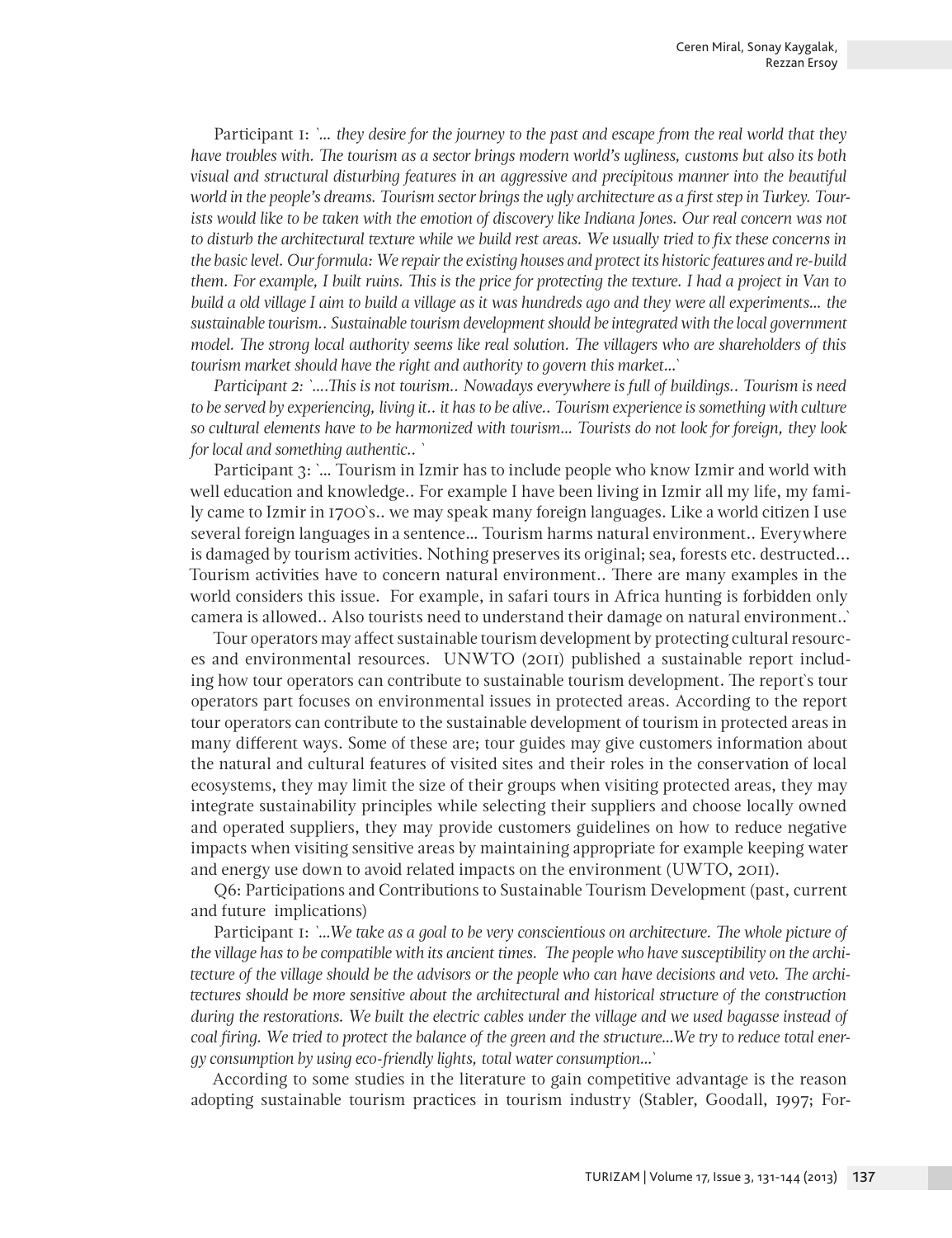syth, 1995; Middleton, Hawkins, 1993). Furthermore eco-labels, environmental practices (EMSs), environmental performance indicators are best environmental practices (WTTC et al., 2002) and save costs in hotel business. Improvement and optimization of operational efficiency of hotel facilities like control and reduction of resource consumption (energy, water, products and materials), allowing minimization of costs and securing of short-term profits will be an effective environmental strategy for hotels. Moreover today several hotels including chain hotels such as Four Seasons, Hilton, InterContinental, Marriott, Starwood Hotels & Resorts implement eco-friendly and sustainability measures and try to become sustainable or eco-hotels like Marriot Hawaii Hotel, Proximity Hotel in North Carolina, Hilton Patagonia (Živadinov, Blazevic, 2010). As well as it is very essential for developed countries for countries like Ghana sustainable tourism practices like environmental management system is considered important and tried to apply in hotels (Mensah, 2007).

Although it is very difficult to measure intangible benefits of environmental applications and hard for a hotel to confirm a sales increase after the implementation of an environmental instrument (Ayuso 2006) Participant 1 states that *` In the long term, this sensivity makes me richer because the tourists who have money are sensitive on these environmental issues. The hotels who rent their rooms for 50 dolars I rent my rooms for 200 dolars in the village with stove during the tourism crisis. The ferro-concreted hotels who have rooms like prisons rent their rooms for 10 liras and these rooms remain empty. However, I rent my rooms for 150 liras but my hotels are full..`*

As sustainable tourism implications increase competitiveness of hotels also it supports destinations about competitiveness. Sustainable tourism development is a qualitative factor to identify destination competitiveness (Bahar, Kozak, 2005: 138). In the future destinations with clean air and water, preserving historical, cultural and socio-economic texture, untouched flora and fauna, clean, green, healthy and ecological nature and environment will have advantage in competitive advantage (Priestley et al., 1996: 6 cited in Bahar and Kozak, 2005: 138). Moreover maintaining sustainable tourism in a destination helps to protect and develop regional, local, cultural and natural values that comprise tourism resources and thus tourism attractiveness will survive.

Participant 2: `When I think of sustainable tourism development I always concern about cultural *sustainability.. I`m opening a chef and cook training school to teach Turkish traditional foods which are belong to Agean Region such as herbs cooked with olive oils, fresh herb salads with olive oil and yogurt, vegetables cooked with olive oil served better cold preferably hot, fresh sea fish, melon, traditional white cheese and traditional Turkish drink raki (Turkish alcohol made of grape and anise) trilogy combination. So my concern is about Turkish food culture to help to survive in the future and to be known..`*

Travel experiences are accompanied by a search for difference, variety seeking, pleasure and play with the exotic other. Food consumption during travel may involve experience and play practices. Sometimes food consumption in travel can be conservative. On the other hand, tourists usually search for playful and diverse experiences while consuming foreign foods (Bardhi et al., 2010). Food consumption is an important everyday consumption activity for tourists and defines who we are (Lupton, 1996). Not only gastronomy tourists but also other tourists like to try local food and tastes. Consuming food is an experience in culture of the local. Thus culture is defined as a way of life style transferred through generations (Keegan, Green, 2003) food is an element helping culture generate from past to future and one to another. So opening a school about *Turkish traditional foods belongs to Agean Region will help Agean culture`s sustainability*.

In addition to searching for difference tourists want to be local and prefer to eat local foods in visited destinations. These local products give them an insight into the nature of a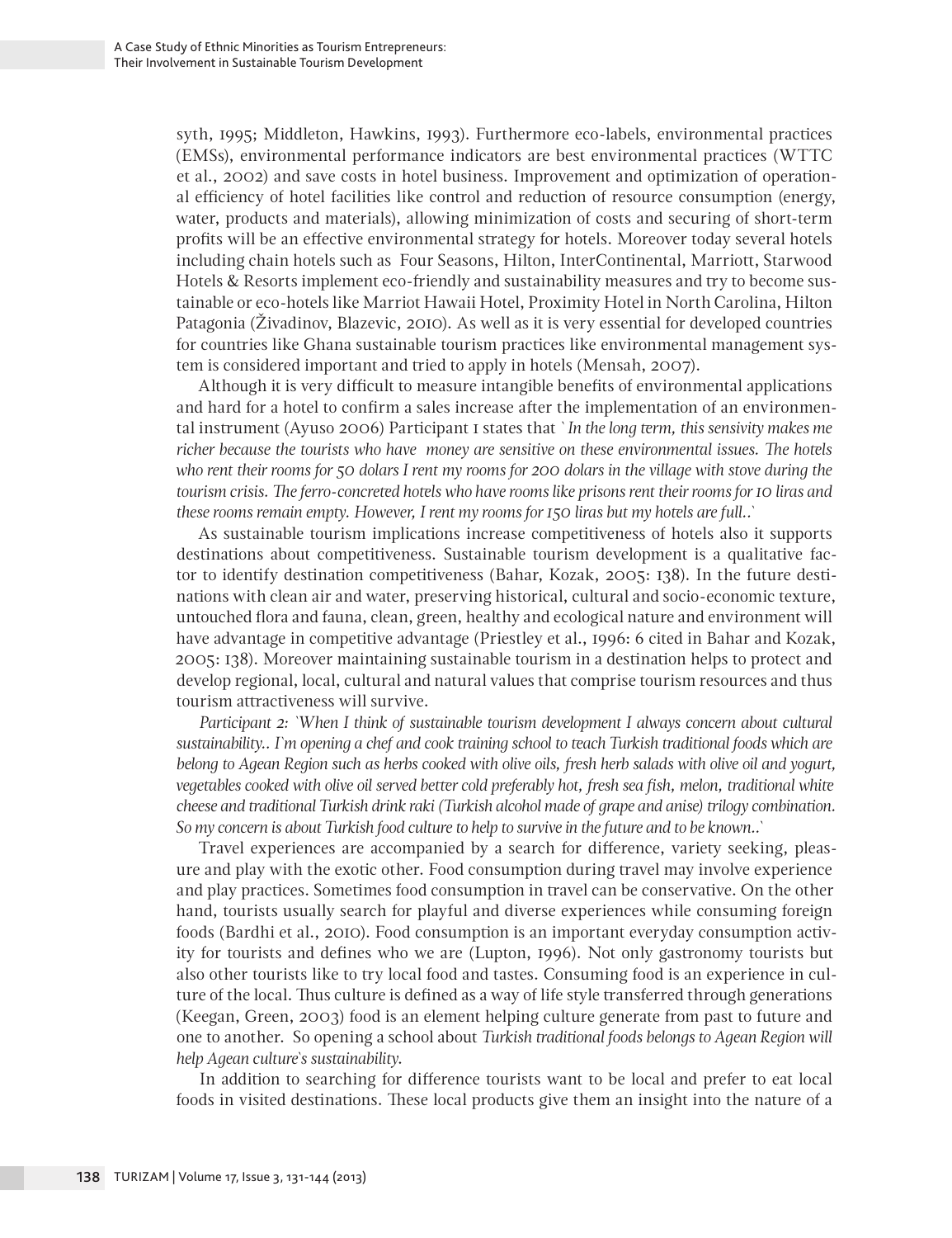place and its people (Sims, 2009). Also with raising of sustainability issues in recent years tourists want to be a good traveler and do what is better for the environment, integrate with local culture and support local economy (Allen et al., 2007; Boniface, 2003). Promoting high quality and distinctive local cuisine helps to distinguish relevant destination from others, attract more tourists and positively affect competitiveness of the destination (Woodland et al., Hashimoto et al., 2006).

*`About sustainable tourism wide range of involvement is needed. It is not about one or two people, all local people workers etc... All community including tourism entrepreneurs like us have to contribute and involve any part of the sustainable tourism process.. Also sustainable tourism can be achieved by projects that managing by government-local government and private sector and community. There has to be a checking and controlling mechanism to sustain and improve the sustainable tourism projects. Without tourists` involvement no such sustainable tourism project is succeed.`*

The tourism industry depends on local resident involvement, through their role as employees or local entrepreneurs as stakeholders and on resident kindness towards tourists (Blackstock, 2005). As well as tourism industry needs stakeholders participation sustainable tourism development requires local involvement too.

According to Simpson (2001) sustainable tourism development is goal oriented, need to respond to environmental and policy changes; include social, cultural, environmental, economic, political implications and community involvement. Community involvement in sustainable tourism has been investigated by many researchers (Eshliki, Kaboudi, 2012; Salazar, 2012; Sutawa, 2012; Simpson, 2007; Dola, Milan, 2006; Blackstock, 2005; Simpson, 2001). A successful sustainable tourism development can be achieved by community leader and all community participation (Beeton, 2006). Furthermore, in destinations where government and community is integrated, community naturally participate on decision making process about tourism development.

Usually in developing countries community involvement in sustainable tourism development (Eshliki, Kaboudi, 2012) and decision making process (Dola, Mijan, 2006) is not considered as important as in developed countries. Turkey is a developing country identified by World Bank with Gross National Income (GNI) of US \$ 11,905 and less per capita in a year (ISI, 2013). Tourism development issues need to be taken seriously by all stake holders to maintain tourism sustainability to be enjoyed by next generations. Government with its regulation needs to control or check and balance including community participation in order to achieve the goal of sustainability. (Sutawa, 2012).

*`In sustainable tourism projects local people and tourists` involvement is necessary. I think about Efes living museum, Kemeralti a live example of Turkish culture.. In Kemeralti tourism project tourists will learn how to make a wine, olive oil etc. Tourist will engage actively in this tourism experience.. these are sustainable tourism project examples for Izmir`*

A cultural tourism example living museum Efes combine history and today together. Tourists live past times today by involving historical tourism activities. In addition to living museum Efes example also Kemeralti project maintenance sustainable tourism development in Izmir. Creative tourism involves not just 'being there' but also creative experience with an intensive interaction on the part of tourists. In creative tourism, tourists actively learn about their surroundings and apply that knowledge in order to develop their own skills (Richards, Wilson, 2006).

A project serving tourists a creative tourism experience like making wine, olive oil in Kemeralti will make them engage in history and culture of the Izmir and improve their knowledge and skills. Thus these kinds of projects supporting cultural sustainability create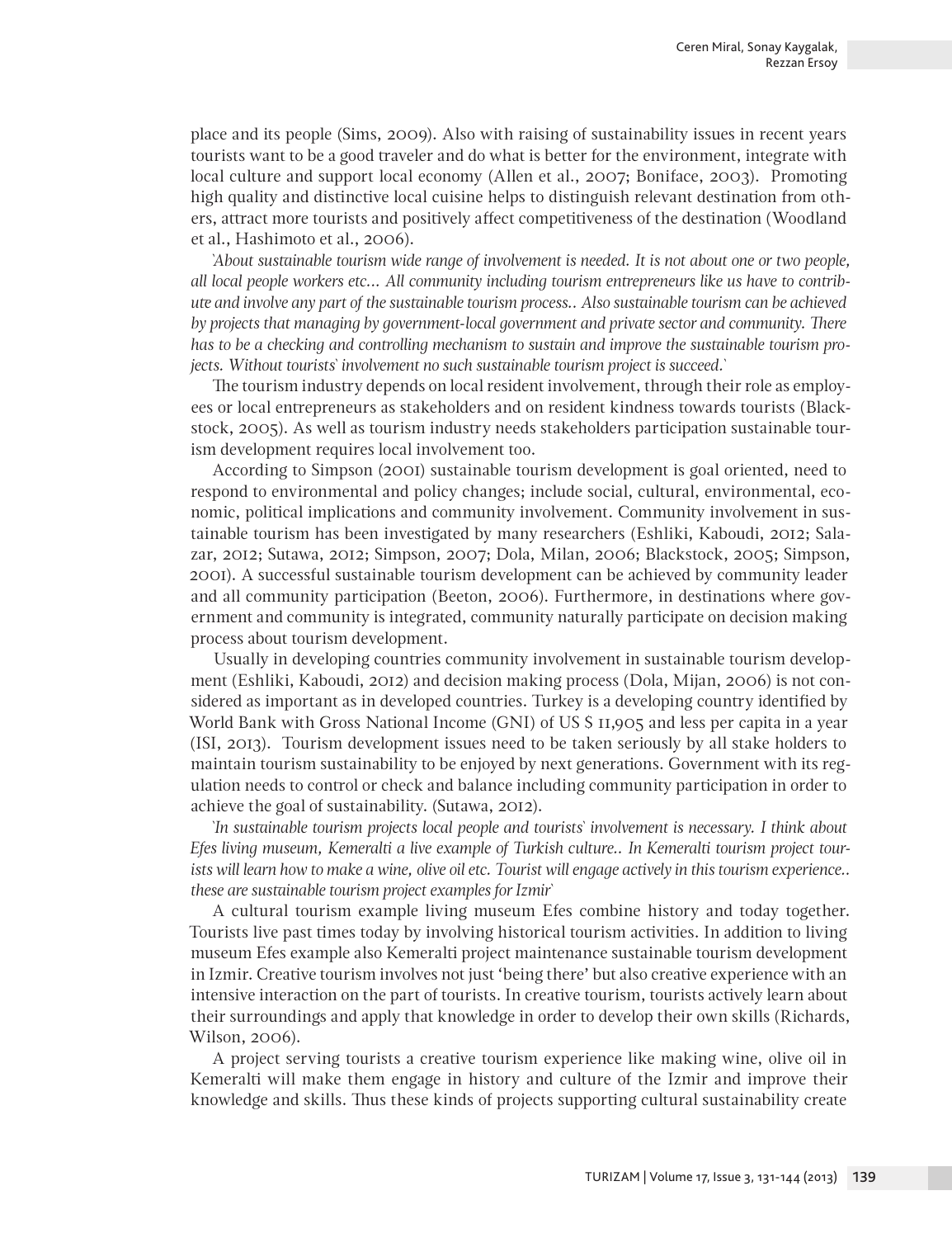a positive effect on sustainable tourism development. Some examples in the world tourists involve in Perfume-making in Grasse, Provence, France, tourists make traditional crafts and handcrafts, learn languages and have knowledge on New Zealand gastronomy in Nelson, New Zealand and tourists join Gastronomy and cooking courses in Barcelona, Catalunya.

*Participant 3*: `….Our tourism company emphasis on education and knowledge of tour guides. We choose our tour guides with superior knowledge about Izmir destination and it`s culture, local people, gastronomy, history etc. ... and one of the main issues is he/she has to love Izmir..`

Salazar (2012) highlights that achieving sustainable tourism tour guides have to be well trained and local. For a tour guide being local is important due to engaging culture closely and knowing what the cultural sensibilities are. There is an example in Exodus which is an original and adventure holiday company in UK specializing in walking, cycling, winter activities, photographic and wildlife holidays has a Responsible Tourism policy. Relevant with this policy the company hires more local guides to provide better experiences and support to local communities; purchases local products and services, where appropriate; works with local operators to implement the responsible tourism policy (UNWTO, 2011).

Tourism literature and sector are parallel about tour operators` involvement in sustainable tourism development. Hence it is better for tour guides to be local and well educated to achieve sustainable tourism involvement. Tour guides need to understand that their job is not only to show and explain visited destinations to tourists. Tour guides play a crucial role in gain a strong and accurate interaction between local people and tourists. Therefore a tour guide is a bridge transfers host culture to tourists and ensure cultural sustainability.

#### Main Points, Similarities and Differences Between Case Study Participants

All of the three participants stated that they did not experience neither negative nor positive situation related to their ethnicity. They stressed that their ethnicity did not create any difference in Izmir.

Besides one participant added his ethnic origin supported him to be an entrepreneur and created an advantage for him compared to other rivals in the tourism industry. Participant 2: *`I am the owner and manager of the first café in Izmir and one of the first cafes in Izmir. After I completed a cake and bakery course in Israel I opened a café in Izmir. I think that I was aware of the opportunities, alternatives and conflicts of this sector better than others related to my ethnicity and education in Israel. As an entrepreneur in food and beverage industry I try to improve the system better.`*

Both Participant 1 and Participant 2 stated that a successful tourism development needs tourism entrepreneurs, workers, community and tourists` involvement and contribution. Also they stated that *government-local government and private sector and community should manage sustainable tourism projects.*

Parallel with findings Blackstock (2005) indicated that the tourism industry depends on local resident involvement through their roles as employees or local entrepreneurs as stakeholders and on resident kindness towards tourists. As well as tourism industry needs stakeholders participation sustainable tourism development requires local involvement too.

Community involvement in sustainable tourism has been investigated by many researchers (Eshliki, Kaboudi, 2012; Salazar, 2012; Simpson, 2007; Sutawa, 2012; Dola, Milan, 2006; Blackstock, 2005; Simpson, 2001). A successful sustainable tourism development can be achieved by community leader and all community participation (Beeton, 2006).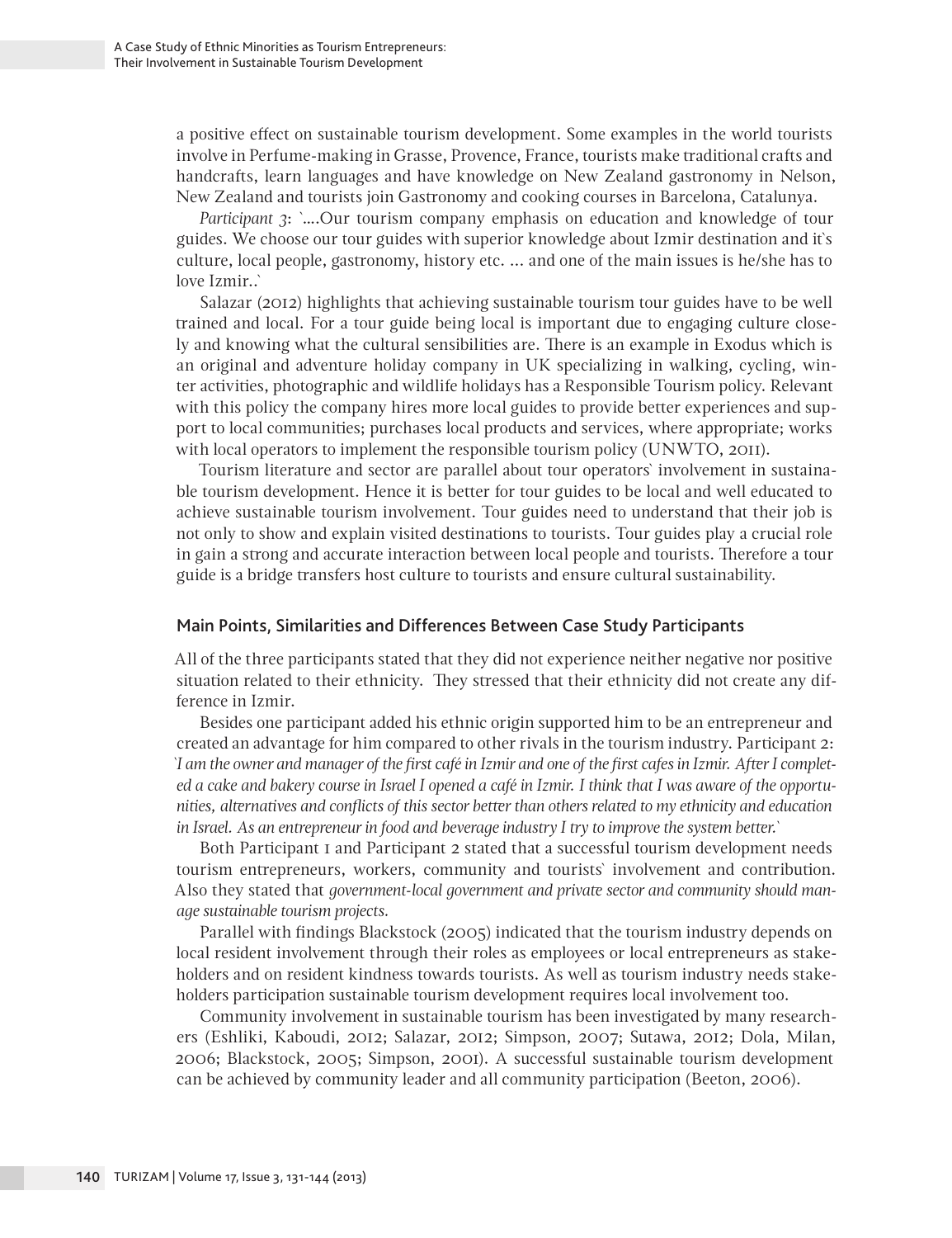Participant 1 states that they imply eco-friendly implementations in the hotel and concern on protecting environment and *preserving architectural and historical structure of the construction during the restorations.*

## Contributions to Izmir Destination

Participant 1: Since in his hotel there are eco-friendly applications he shows the region how hospitality is done by protecting environment. He aims to serve tourists an authentic experience with preserving characteristics of the region. He renovates buildings with protecting natural environment and preserving historical characteristics.

Participant 2: He is one of the initiators in food and beverage sector in Izmir. He is the entrepreneur who introduces Izmir with `café` concept. He has practices on sustainable tourism development such as frozen food etc. and chef and cook training school project. He is sensitive on price and he wants to serve to middle class too. He insists that everyone has to involve and experience advantages of tourism. His project about educating chef and cooks on Traditional Aegean foods may generate many advantages for Izmir destination such as;

- • Educating chefs and cooks help cooking and serving these foods better and increase quality. An increase in quality supports customer satisfaction therefore revisit intentions and new tourists are developed,
- Since the aim of the education in this school is promoting and transferring these served food and cultural values, these food and culture may not be forgotten and sustained,
- New employment opportunities In Izmir in this field may be created
- By supporting sustainable tourism development in Izmir Izmir's competitive advantage increases as a tourism destination.

Participant 3: He expands tourism season to 12 months by supporting tourism product diversification. He leads in cruise, fair and exhibition tourism in Izmir. He organizes a tour to Izmir`s different locations. As a result, Izmir is promoted and tourism`s advantages grow and distribute to other places. He stresses that Izmir has to be well known by people from tour guide to driver working in tourism sector in order to promote Izmir efficiently.

# **Conclusion**

In this study ethnic minorities as tourism involvement in sustainable tourism development are investigated. As study is suitable for qualitative research the methodology is the case study. The data is gathered by semi-structured interview technique. Questions are prepared and developed by researchers including two parts; one explores if ethnic origin created any difference as a tourism entrepreneur in tourism industry in Izmir considering local people, tourists and people working in tourism industry. All of the participants agreed that ethnicity do not create any difference in Izmir. The other 2 questions belong to sustainable tourism development group. In this group of the questions ethnic entrepreneurs` involvement in sustainable tourism development is investigated. The second part of the questions indicates that all participants involve in sustainable tourism development either by currently applying sustainable tourism activities and / or by sustainable tourism development projects become reality in the future. As a successful sustainable tourism development require com-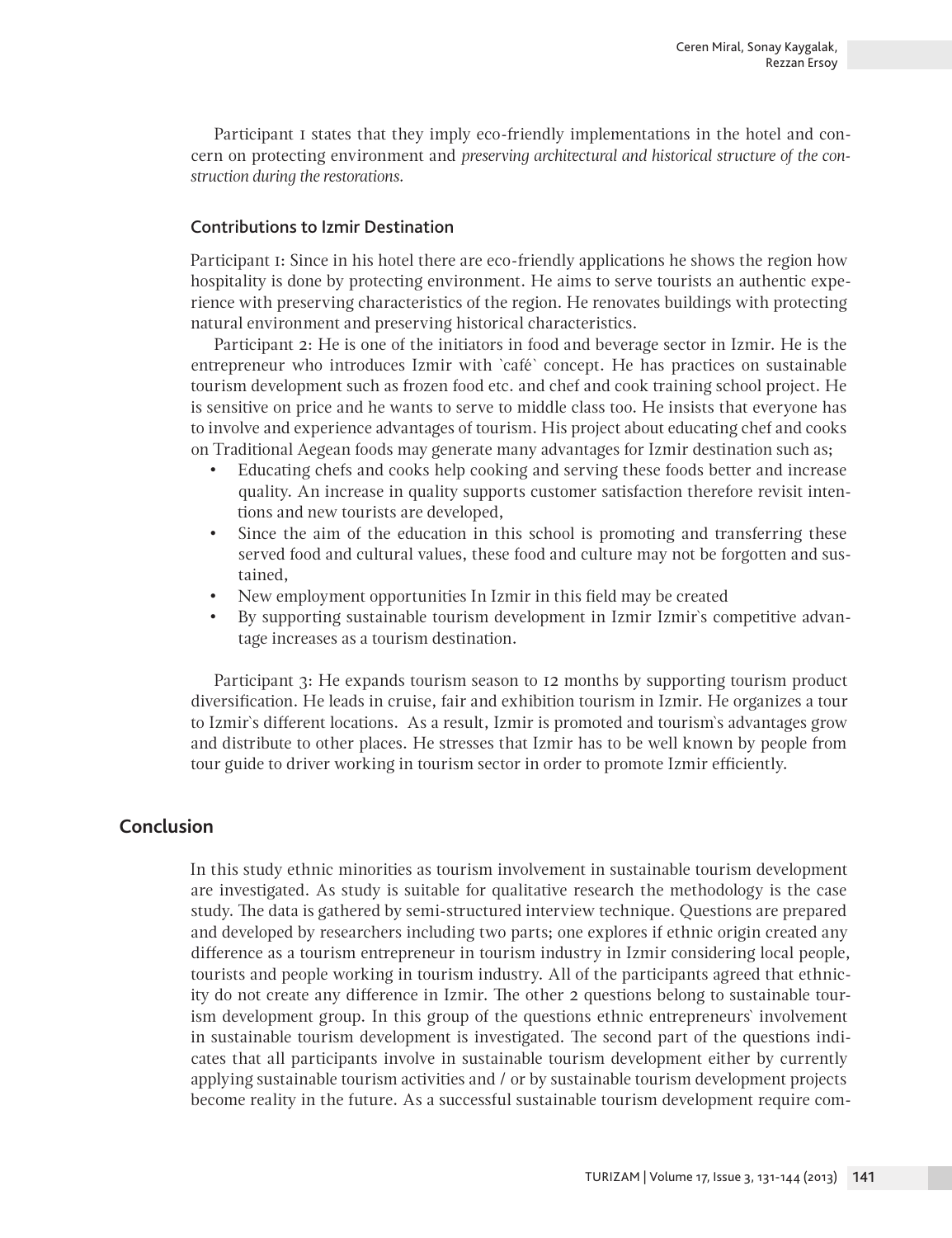munity and stakeholder participation in the process. The tourism industry depends on local resident involvement, through their role as employees or local entrepreneurs as stakeholders and on resident kindness towards tourists (Blackstock, 2005). As well as tourism industry needs stakeholders participation sustainable tourism development requires local involvement too. Tourism entrepreneurs` projects such as living museum Efes, Kemeralti project, training school for chef and cooks need to be evaluated by local government of Izmir. Government and tourism stakeholders have to act together for a sustainable tourism development in Izmir. Moreover sustainable tourism development is a qualitative factor to identify destination competitiveness. Maintaining sustainable tourism in a destination helps to protect and develop regional, local, cultural and natural values that comprise tourism resources and thus tourism attractiveness will survive.

## Limitations

The research is a case study thus it is not possible to generalize findings. The case study considers only present people and current situations and issues. This study is carried out only in Izmir and findings are associated with this condition. Three different ethnic entrepreneurs from three different sub-sectors of tourism are seemed eligible for the case study in Izmir.

## Further Research

Further research might investigate several professional tourism entrepreneurs excluding ethnicity issue who are with adequate knowledge about sustainable tourism development in Izmir. A background for a comprehensive sustainable tourism development plan could be generated. Also some solutions and practical implications may be given in the further study.

# **References**

- Allen, P., & Hinrichs, C. (2007). Buying into "buy local": Engagements of United States local
- food initiatives. In D. Maye, L. Holloway, & M. Kneafsey (Eds.), *Alternative food geographies*. London: Elsevier.
- Ayuso, S. (2006). Adoption of Voluntary Environmental Tools for Sustainable Tourism: Analysing the Experience of Spanish Hotels`, *Corporate Social Responsibility and Environmental Management* 13, 207-220.
- Bahar, O., Kozak, M. (2005). Kuresellesme Surecinde Uluslararasi Turizm ve Rekabet Edebilirlik. Detay Yayincilik: Ankara.
- Ballesteros, E. R., Ramirez, M. H. (2007). Identity and community—Reflections on the development of mining heritage tourism in Southern Spain, Tourism Management 28, 677-687.
- Bardhi, F., Ostberg, J., Bengtsson, A. (2010). Negotiating cultural boundaries: Food, travel and consumer identities, *Consumption Markets & Culture*, 13(2), 133-157.
- Beeton, S. (2006).Community development through tourism. Landlink Press, Australia.
- Beeton, S. (2005). "The Case Study in Tourism Research: a Multi-method Case Study Approach" in Ritchie B., Burns, P., Palmer, C. (Eds.) (2005) Tourism Research Methods Integrating Theory with Practice, CABI Publishing, London.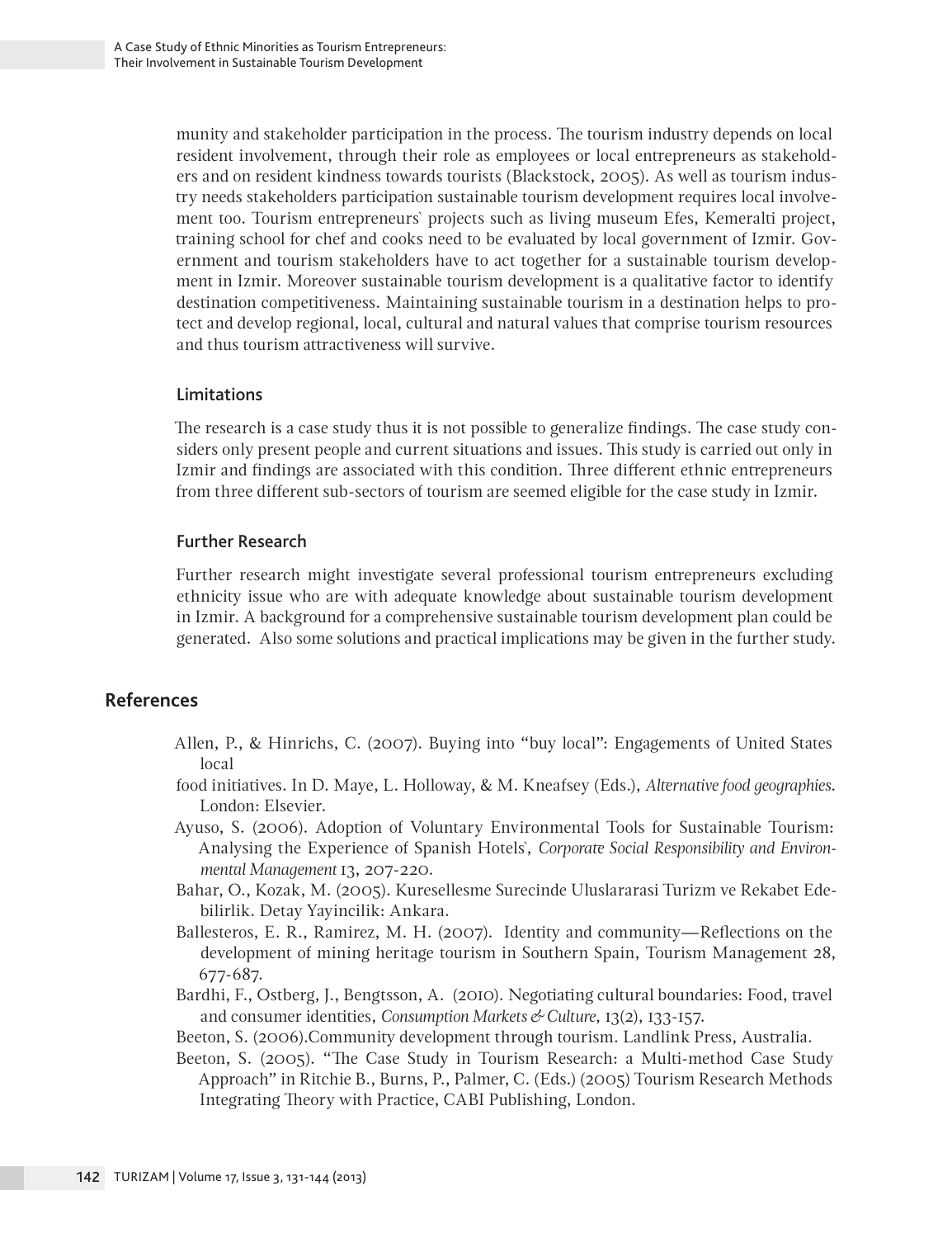- Berg, B. (2000). Qualitative Research Methods for the Social Sciences.  $4<sup>th</sup>$  Edition. Pearson: USA.
- Blackstock, K. (2005). A critical look at community based tourism`, *Community Development Journal* 40(1), 39-49.
- Boniface, P. (2003). *Tasting tourism: Travelling for food and drink*. Burlington, VT: Ashgate.
- Chang, J. (2011). Introduction: Entrepreneurship in Tourism and Hospitality: The Role of SMEs`, *Asia Pacific Journal of Tourism Research*, 16(5), 467-469.
- Cousin, G. (2005). Case Study Research, *Journal of Geography in Higher Education*, 29(3), 421- 427.
- Çakır, M. (2010). Kültürlerarası İletişimin Bir Yönü: Özün Ötekileştirilerek Yabancılaştırılması, *Anatolia: Turizm Araştırmaları Dergisi* 21(1), 75-84.
- Duran, E. (2011). Turizm, Kültür ve Kimlik İlişkisi; Turizmde Toplumsal ve Kültürel Kimliğin Sürdürülebilirliği", İstanbul Ticaret üniversitesi Sosyal Bilimler Dergisi 10(19), 289-313.
- Echtner, C.M. (1995). Entrepreneurial training in developing countries, *Annals of Tourism Research*, 22(1), 119–134.
- Eshliki, S. A., Kaboudi, M. (2012). Community Perception of Tourism Impacts and Their Participation in Tourism Planning: A Case Study of Ramsar, Iran`, Procedia - Social and Behavioral Sciences 36, 333 – 341.
- Grünewald, R. A., (2006). Tourism and Ethnicity, Horizantropol (1), http://socialsciences. scielo.org/pdf/s\_ha/v1nse/scs\_a01.pdf, (04.02.2013) .
- Gurung, D. B. and R. W. Scholz (2008).Community-based ecotourism in Bhutan: Expert evaluation of stakeholder-based scenarios. *International Journal of Sustainable Development and World Ecology* 15(5), 397-411.
- Hashimoto, A., & Telfer, D. (2006). Selling Canadian culinary tourism: Branding the global and the regional product. *Tourism Geographies*, 81, 31–55.
- Hitchcock, M. (2010). Ethnicity and Tourism Entrepreneurship in Java and Bali, *Current Issues in Tourism*, 3(3).
- Hobsbawm, E.J. , Ranger, T. (Eds.) (1983). The invention of tradition, Cambridge University Press, Cambridge.
- Kartarı, A. (2006). *Farklılıklarla Yaşamak: Kültürlerarası İletişim*. 2. Baskı Ankara: Ürün Yayınları.
- Keegan, W. J., Green, M. C. (2003). Global Marketing, Third Edition, Prentice Hall Inc., New Jersey.
- Khoon, Y. K. & Timothy S. H. (2002). The Tourism Entrepreneur, *International Journal of Hospitality & Tourism Administration*, 3(1), 21-48.
- Kirk, D. (1998). Attitudes to environmental management held by a group of hotel managers in Edinburgh. *International Journal of Hospitality Management* 17, 33–47.
- Levy, S. E. , Hawkins, D. E. (2009). Peace Through Tourism: Commerce Based Principles and Practices, *Journal of Business Ethics* 89, 569-585.
- Lupton, D. (1996). *Food, the body and the self.* London: Sage.
- McIntosh, A. J., Hinch, T., Ingram, T. (2002). Cultural Identity and Tourism, *International Journal of Arts Management* 4(2), 39-49.
- Pizam, A. (1994). Planning a tourism research investigation. In: Ritchie, J.R.B. and Goeldner, C.R. (eds) *Travel, Tourism and Hospitality Research: a Handbook for Managers and Researchers*, 2nd edn. John Wiley and Sons Inc., New York, 91–104.
- Reisinger, Y., Turner, L. (1998). Cross-Cultural Differences in Tourism: A Strategy for Tourism Marketers, *Journal of Travel & Tourism Marketing* 7(4),79-106.